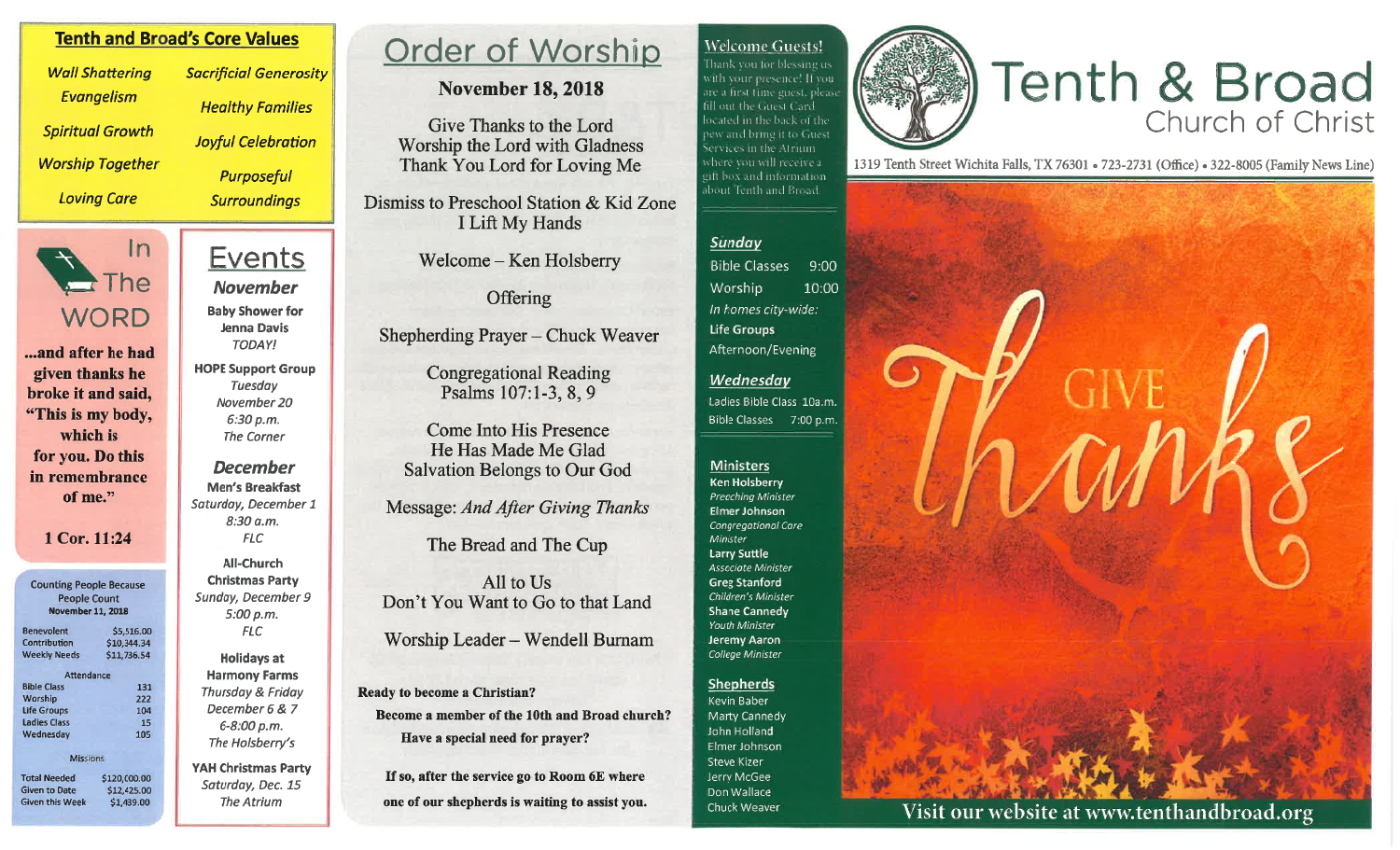# **Family News**



*oluuJdawuw dlolulalJ, 8cA.dule No classes will meet this Wednesday morning or Wednesday evening. The church office will be closed Thursday and Friday.* 

**"Holidays at Harmony Farms"** 

**will be Thursday and Friday, December 6 & 7 from 6-8:00 p.m. at the Holsberry's! This is a come and go open house where you can enjoy holiday treats and have fun with T&B friends and family. So make plans now to come out one of these evenings!** 

**New Winter Quarter Classes will begin on December 2. The new Sunday morning adult classes and Wednesday evening Equipping classes are listed on the back of your bulletin insert. These classes are great opportunities to "grow in the grace and knowledge of our Lord and Savior Jesus Christ." (2 Peter 3:18}** 

*Attendance Cards: Please fill out your attendance cards (visitors and members) when services begin this morning, and put them in the contribution plates as they are passed.* 



**Welcome back to Pagean Wilkins!** 

**We rejoice with Don Atwood, who put on Christ in baptism last Sunday after services. Please keep Don in your prayers as he begins his new life in Christ.** 

**The Sonshine House is still in need of men's clothing. Remember donations can be brought to the building at any time.** 



**Family Event: Tomorrow evening, November 19, the Burns Fantasy of Lights will be holding their Opening Night (turning on all the lights) at MSU. Everyone is invited to meet on the steps of Akin Auditorium at 5:45 p.m., watch the lighting, walk around the displays and then head to M4C for hot chocolate to warm up!** 

**For Kids Today: Preschool Station, our 2-PreK children's church and Kid Zone, our K-4th grade children's church will be dismissed during the first part of the worship service to Preschool Station and Kid Zone.** *Parents are asked to pick up their child from Preschool Station in the Chapel, following services.*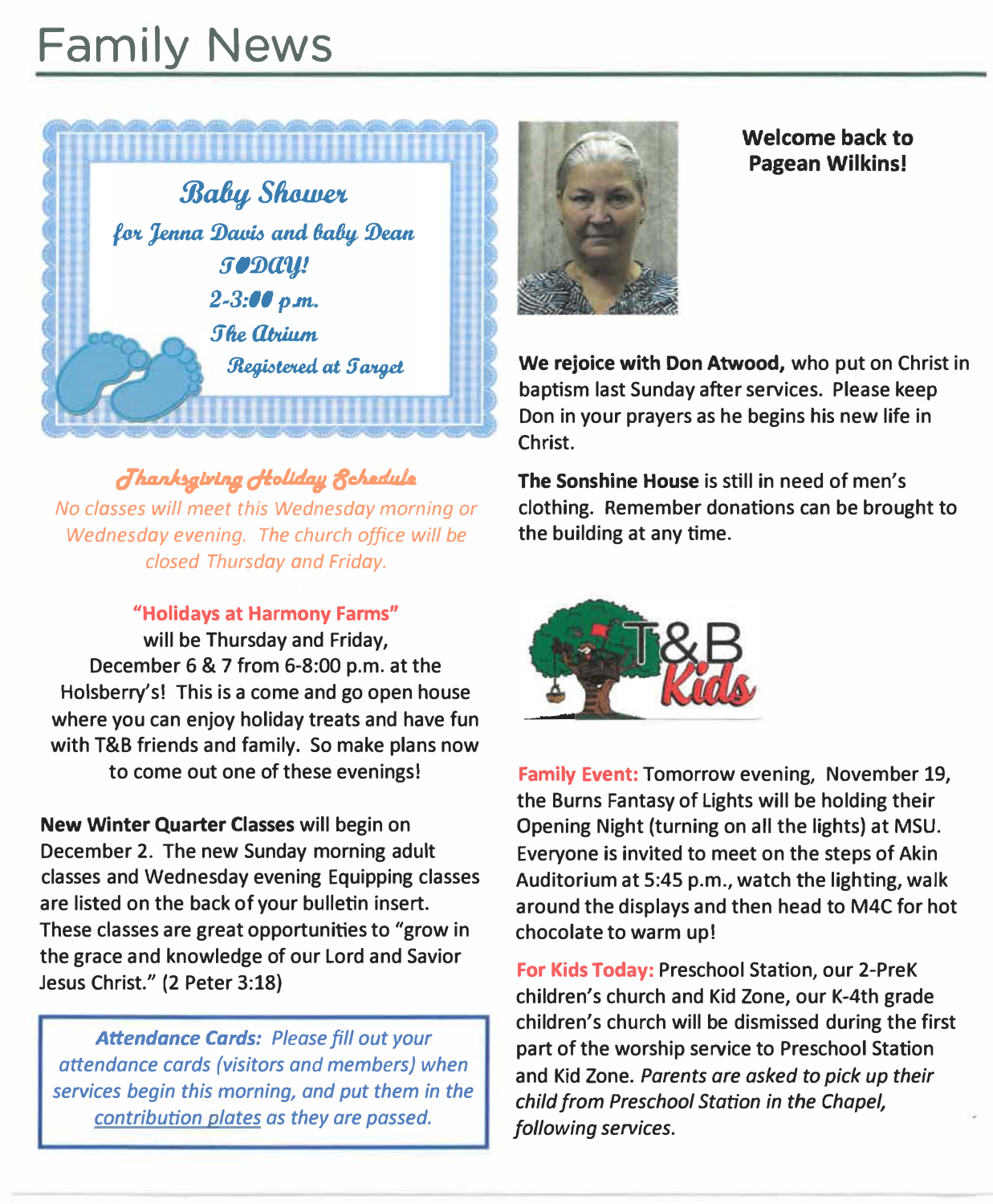

**Tonight: We will meet in our youth small groups from 5:45-7:15 p.m. Both groups will meet at the Nelson's tonight. BYOS (bring your own supper)!** 

**Wednesday night: We will not meet this Wednesday, November 21, due to Thanksgiving.** 

**Youth Christmas Party: Our youth group Christmas party will be the evening of Sunday, December 2. We will eat supper together and play games. Every person needs to bring a wrapped gift costing no more than \$10 for the tree game. More details to be announced.** 

**Winterfest: On January 18-20, we will travel to Arlington, Texas for Winterfest, a large youth gathering filled with uplifting worship, encouraging speakers, and fun entertainment. Cost is \$80 per person plus the cost of three meals. Sign up in the youth room. Adult sponsors needed.** 



*Tonight is our weekly Sunday Supper at Six which is a free meal for all of our college age students.* 

*We meet every Wednesday night at 8:00p.m. for our devotional time together.* 



# **Fall Quarter Schedule**

# *Sunday Morning Classes*

*"God's Indwelling Spirit"* 

**Young Adults in FLC 6E Jeremy Aaron, teacher** 

**30's-50's in FLC 3W Jeff Stambaugh, teacher** 

**50's-60's+ in FLC lW Larry Suttle, teacher** 

**All Welcome Class, for any age Open Area of FLC, Steve Kizer, teacher** 

# *Wednesday Evening Equipping Classes*

Election Reflection-FLC 1 W Ken Holsberry, teacher

Women's Video Class-FLC 4-5E Stephanie Skelton, facilitator

Men's Public Speaking Class-FLC 3W Larry Suttle, teacher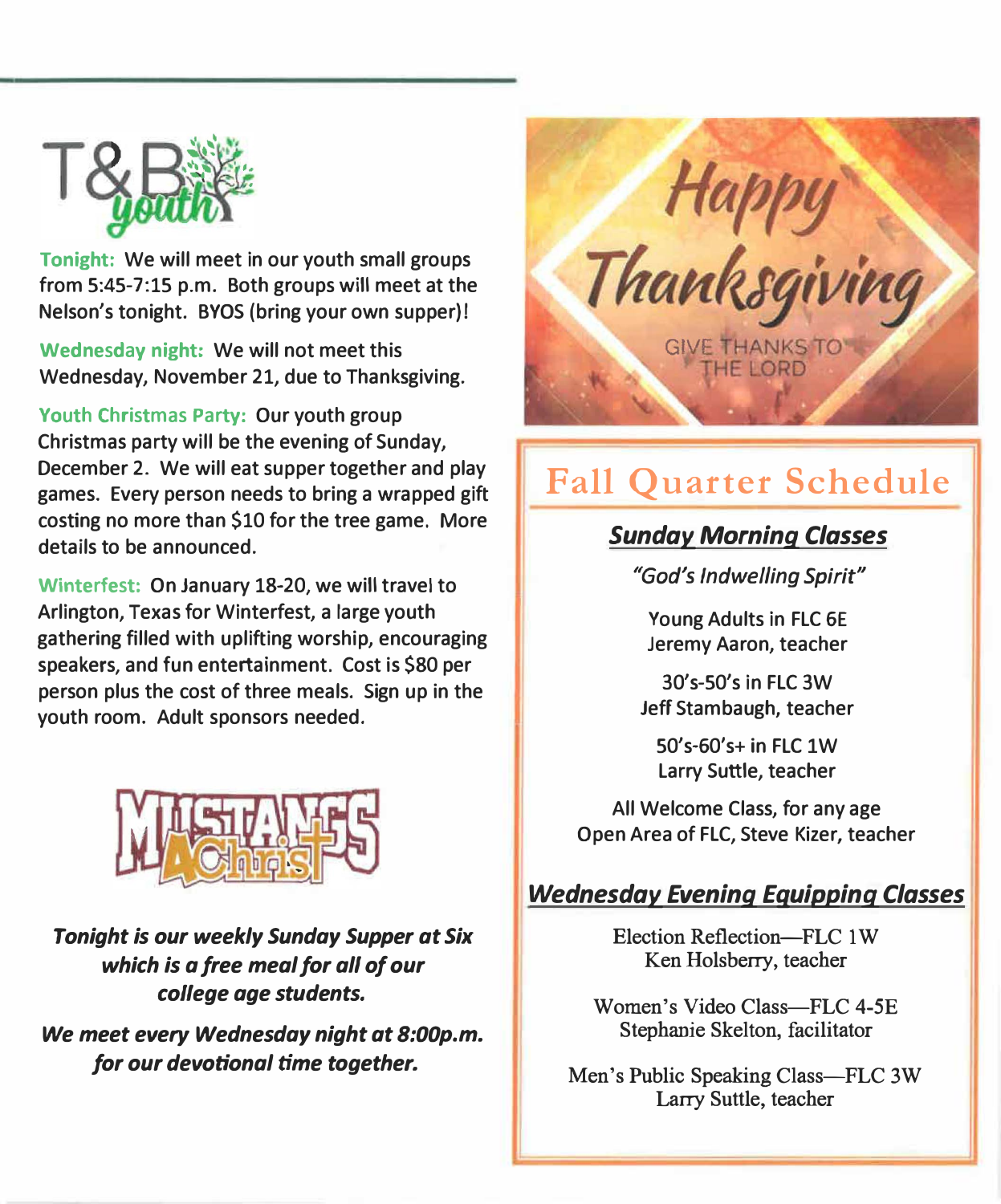## **Tenth and Broad's Core Values**

**Wall Shattering** Evangelism **Spiritual Growth Worship Together Loving Care** 



...and after he had given thanks he broke it and said. "This is my body. which is for you. Do this in remembrance of me."

#### 1 Cor. 11:24

Counting People Because People Count November 11, 2018

| <b>Benevolent</b>   | \$5,516.00  |
|---------------------|-------------|
| Contribution        | \$10,344.34 |
| <b>Weekly Needs</b> | \$11,736.54 |
| Attendance          |             |
| <b>Bible Class</b>  | 131         |
| Worship             | 222         |
| <b>Life Groups</b>  | 104         |
| <b>Ladies Class</b> | 15          |
| Wednesdav           | 105         |
| Mis: sions          |             |

**Total Needed** \$120,000.00 Given to Date \$12,425.00 Given this Week \$1,439.00

**Sacrificial Generosity Healthy Families Joyful Celebration** 

> **Purposeful Surroundings**

# Events **November**

**Baby Shower for** Jenna Davis **TODAY!** 

**HOPE Support Group Tuesday** November 20  $6:30 p.m.$ **The Corner** 

#### **December Men's Breakfast** Saturday, December 1 8:30 a.m. **FLC**

**All-Church Christmas Party** Sunday, December 9  $5:00 p.m.$ **FLC** 

**Holidays at Harmony Farms** Thursday & Friday December 6 & 7 6-8:00 p.m. The Holsberry's

**YAH Christmas Party** Saturday, Dec. 15 The Atrium

# Order of Worship

## **November 18, 2018**

Give Thanks to the Lord Worship the Lord with Gladness Thank You Lord for Loving Me

Dismiss to Preschool Station & Kid Zone I Lift My Hands

Welcome – Ken Holsberry

Offering

Shepherding Prayer – Chuck Weaver

**Congregational Reading** Psalms 107:1-3, 8, 9

**Come Into His Presence** He Has Made Me Glad **Salvation Belongs to Our God** 

Message: And After Giving Thanks

The Bread and The Cup

All to Us Don't You Want to Go to that Land

Worship Leader - Wendell Burnam

Ready to become a Christian? Become a member of the 10th and Broad church? Have a special need for prayer?

If so, after the service go to Room 6E where one of our shepherds is waiting to assist you.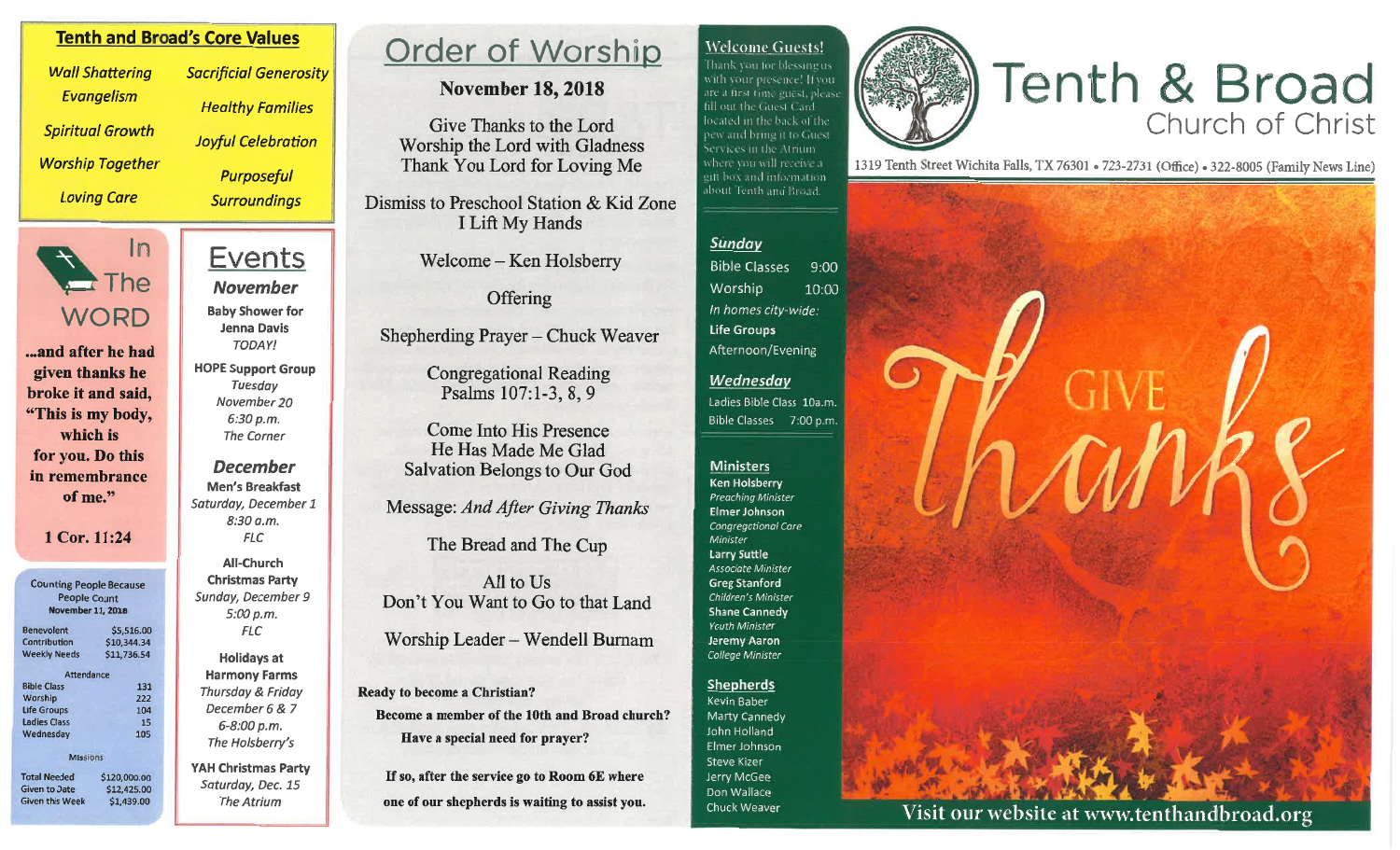## **And After Giving Thanks** A Thanksgiving Communion Service Sunday, November 18, 2018

#### **Before Giving Thanks**

WHEN YOU COME TO THE TABLE YOU NEED TO...

Everyone ought to examine themselves before they eat of the bread and drink from the cup. 1 Cor 11:28

You cannot drink the cup of the Lord and the cup of demons too; you cannot have a part in both the Lord's table and the table of demons. 1 Cor 10:21

 $Come$   $\qquad$ 

And though we are many, we all eat from one loaf of bread, showing that we are one body. 1 Cor 10:17

 $Come$ <sub> $-$ </sub>

and after he had given thanks he broke it and said, "This is my body, which is for you. Do this in remembrance of me. In the same way, he also took the cup after supper, saying, "This cup is the new covenant in my blood. Do this, every time you drink it, in remembrance of me." 1 Cor 11:24

**And After Giving Thanks**